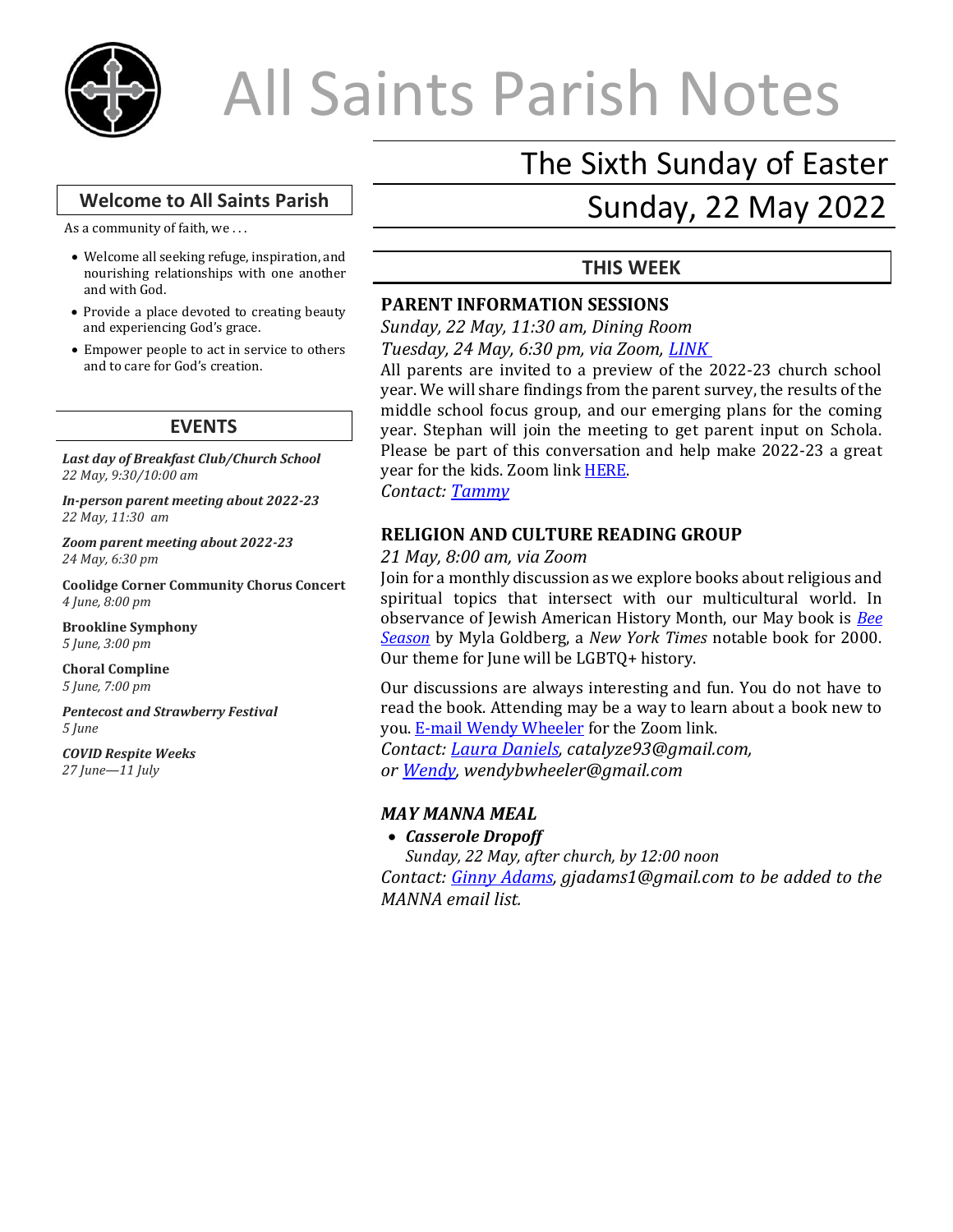# **CONNECT**

#### **MEN'S BOOK GROUP**

#### *Saturday, 28 May, 8:00 am, via Zoom*

The Men's Book Group will meet via Zoom on 28 May at 8:00 am to discuss *Travels With George* by Nathan Philbrick. This author describes his 2018 adventure retracing George Washington's 1789 tour through the brand new nation—a nation that was as fraught and divided then as it is today. Join us!

*Contact[: Alan,](mailto:Mclellan.alan@gmail.com?subject=MBG) Mclellan.alan@gmail.com to be added to the Men's Book Group email list.*

# **THANK YOU**

We are grateful to Stephan and the choir for last Sunday's beautiful evensong for the Feast of St. Pachomius. If you were not able to attend this uplifting service, you can watch it on our [YouTube](https://www.youtube.com/watch?v=rVD2yel8wIw) page or on [Facebook.](https://fb.watch/d4ViO3YFtU/)

#### **TODAY'S SOCIAL HOUR HOSTS**

This Sunday, Lynne and Rick Montross are hosting Social Hour in the Guild Room. We are recruiting hosts for summer social hours. [Sign up here!](https://docs.google.com/document/d/15pb8mSvwu8knVf72nZpw3r5VldLXg64inuHW6fpAtJY/edit)

#### **TODAY'S CHURCH SCHOOL VOLUNTEERS**

This Sunday's Church School team is:

- Phil Haberkern, *Middle School Teacher*
- Bruce Keary, *Food Coordinator*
- Michael Thompson, *Primary Teacher*
- Mary Urban Keary, *Primary Teacher*

# **SERVE**

#### **HUMANITARIAN RESPONSE TO UKRAINE**

Bishops Alan M. Gates and Gayle E. Harris have commended Episcopal Relief and Development's [Ukraine Crisis Response Fund](https://r20.rs6.net/tn.jsp?f=001PG5ohS-8EuYzak1sQFOU-kpbdArZBu123z-kUXs7nzE9ISRswVEIoAE_BhiuYSAgQ1BjRItUGvOIjBjWtM_3o9vAxwbADZPFtVBPG-_3POcZ777nB0FrYEneIIjqD3brcnOM0Xgb28uSfePsM0veCRH8UWaih2tcUnMap602Oe1z_VywsvlKQXzmFrIt341XkR4ou534AW0zHRxKiIYiAdf9QsOLa1NKmXfgFeKIug911HpGSUeapWwjaSuViM8lypaEfrHfcAGM2-bD7JuBH779eF-xhglVGePa-Dgk8OiWUc91rPr0dnYmr5Zauisb&c=xPaEAI1_FkgZubbQGBLEivTTOctBMqBajIZnV9VifQW6v4ZazyYg0Q==&ch=6BxilLrFiVjBOWBl8wARhz0l5nUXZMtWFqwg_LoUYQg2Smy1LOjq5g==) as a primary way for Diocese of Massachusetts Episcopalians to help the citizens of Ukraine. This monetary aid is in addition to ongoing fervent prayers for peace in Ukraine.

# **CHILDREN AND YOUTH**

#### **BREAKFAST CLUB SCHEDULE**

The Breakfast Club will meet this Sunday, 15 May. Come help prepare gifts of gratitude for all the adults who made this church school year possible. *Contact[: Tammy](mailto:familyminister@allsaintsbrookline.org) o[r Michael](mailto:mthompson5510@gmail.com)*

# **END OF YEAR CELEBRATION**

*22 May, 9:30 to 10:00 am, Final Breakfast Club 22 May, 10:30 am, Recognition in Worship* PreK-fifth grade and middle school students are invited

to the final gathering of the Breakfast Club for this church school year. Please join as we remember the year gone by, celebrate the arrival of summer, and say goodbye until the fall. We will have special treats and a video highlighting all the fun from this church school year.

*Contact[: Tammy](mailto:familyminister@allsaintsbrookline.org) o[r Michael](mailto:mthompson5510@gmail.com)*

**WHERE THE BIBLE SHOWS UP AT THE MFA** All Saints youth and parents had an amazing field trip to the MFA on Sunday, 15 May. Thanks to everyone who joined. Special thanks to Jessica Stokes and Linda Jones who researched and prepared the scavenger hunt and supporting materials. Thanks also to Jennifer Giannini and Matthew Burfeind who organized a pizza picnic on the lawn afterward. View photos **HERE**.

# **GIVE**

Mail pledges and donations to: All Saints Parish 1773 Beacon Street Brookline, Massachusetts 02445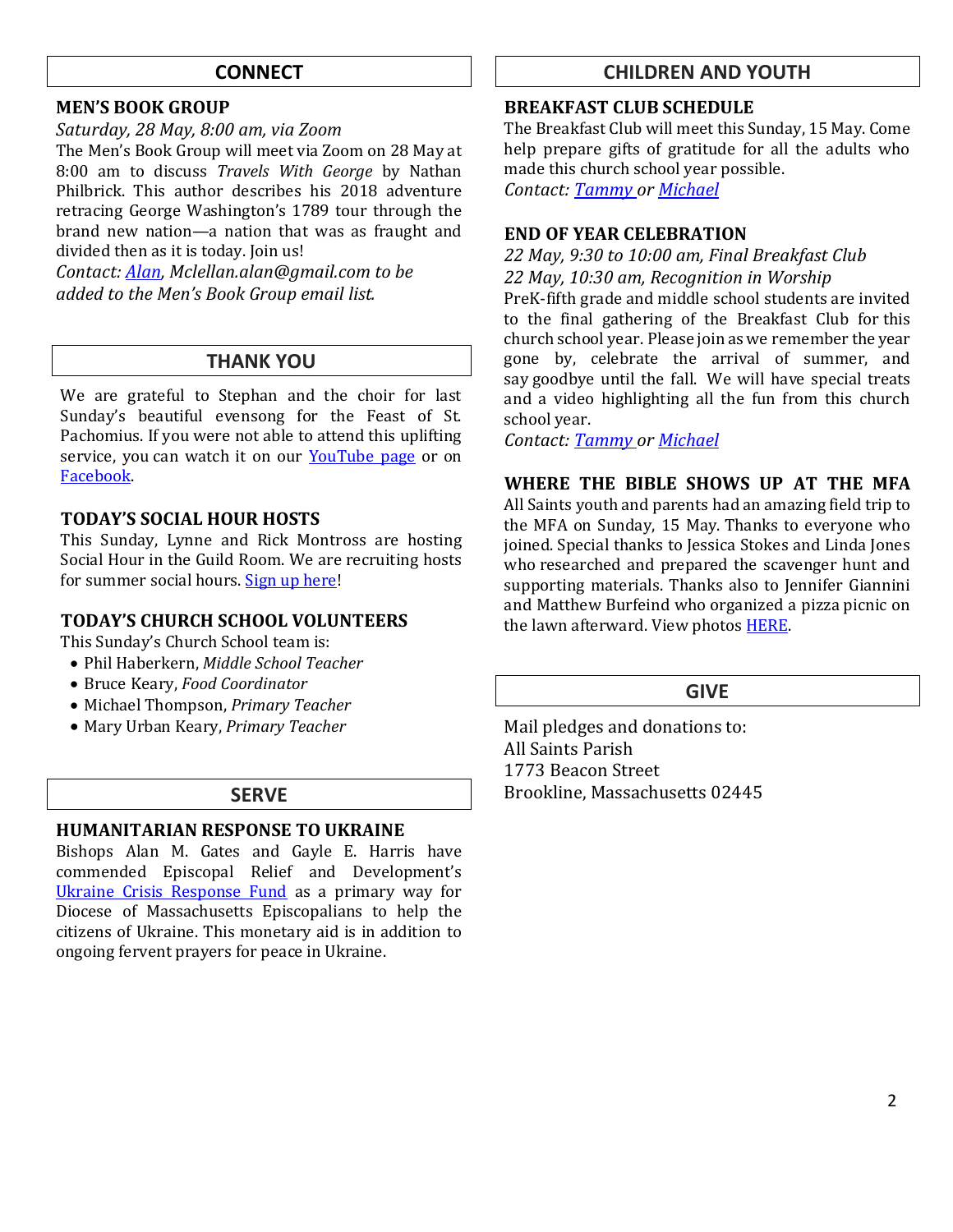# **All Saints COVID Respite Summer Plans**

Clergy, staff, and parish leaders are preparing for summer and ways to realize our [COVID respite plans](https://allsaintsbrookline.org/covid-respite-plan-2022/) as encouraged by our bishops and authorized by the vestry in April. We hope that everyone at All Saints will find times of rest and renewal this summer. Everyone is encouraged to engage in or reflect on activities that are most restorative for them. Worship services will be held every Sunday morning at 10:30 am this summer, and live streaming of services will continue. Pastoral care will continue uninterrupted, and evening staff will ensure the building is open for facility users. Below is an outline of activities that will be paused or modified for the summer.

- 22 May Breakfast Club and church school begin their regular summer hiatus. Breakfast Club and church school resume 18 September. Registration begins mid-August.
- 5 June Adult Choir and Schola begin their regular summer hiatus; they resume 8 September. Sung Compline is at 7:00 pm tonight. Compline is also on hiatus until 4 September.
- 11 June (Saturday) Vestry Retreat and June meeting. The vestry will not meet in July, but will meet in August.
- 12 June The paper version of *Parish Notes* switches to a monthly publication for June, July, and August. The electronic version of the *Parish Notes*(enews) shifts to every other week and will be focused on our summer outreach program, "No Ordinary Time." Weekly publication of both versions of *Parish Notes* resumes in September.
- 12 June The weekly bulletin shifts to a reusable summer bulletin. The weekly liturgy will be printed and available as usual without the portions of the liturgy that change every week—hymns and readings. The hymns and readings will be printed weekly on a single insert sheet. Hymn numbers will be posted on the hymn boards and will also be announced by the presider. *Book of Common Prayer* page numbers will also be announced for people who would like to use the *Book of Common Prayer* instead of the reusable bulletin. The summer bulletin, weekly readings, and hymn books will continue to be available online. Full weekly liturgy bulletins will resume publication on 8 September. We are freeing time for our Parish Administrator, David Bliss, to both have a vacation and to focus on some other parish projects that are in need of some dedicated time and attention.
- 27 June–11 July COVID respite time. During these two weeks, we anticipate all non-essential parish activities will be paused. The parish office will be closed during regular office hours, but evening staff will open the building for facility user groups.
- 3 and 10 July COVID respite time. The Sunday service will be a spoken Morning Prayer service led by the Rev. Tammy Hobbs Miracky. All other summer services will be Holy Eucharist.
- 4 September Monthly Sung Compline resumes on the first Sunday of the month.
- 11 September Welcome Back and Parish Picnic. All activities resume.